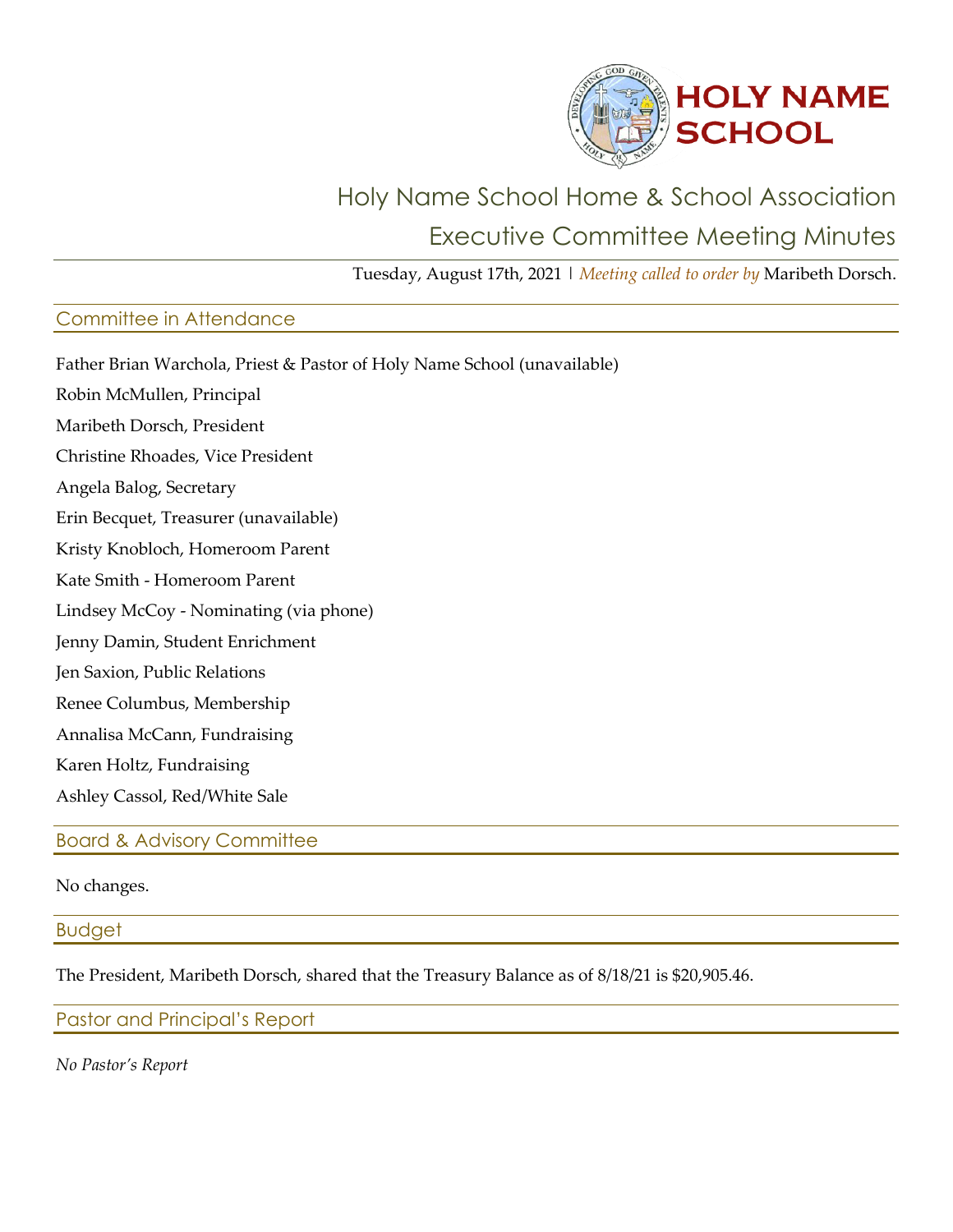## *Principal's Report*

- Mrs. McMullen stated that Holy Name School was given permission from the Diocese to hire one new teacher this academic year.
	- o ONE new teacher was hired, however the new 2<sup>nd</sup> grade teacher resigned before the school year begun.
	- o Met with school council Diocese needs several teachers across the schools in the area and there were no good prospects for us after reaching out to several local colleges in the area.
	- o The two 3rd grade classes will be combined in Mrs. Zearing's classroom (largest in the school).
	- o Mrs. Link and Mrs. Kirsch will be teaching 2nd grade.
	- $\circ$  Mrs. McMullen to notify 2<sup>nd</sup> and 3<sup>rd</sup> grade parents of the changes.
- Our school's Health and Safety Plan was submitted to the Diocese and is awaiting approval.
	- o Mrs. McMullen should be notified of approval by the Open House on Fri, 8/20.
	- Mrs. McMullen and Father Brian are on the strategic planning committee for the Diocese.
		- o School Council minutes regarding the strategic plan will be posted on the HN website.
- Facilities/Safety Updates:
	- o The air conditioning and heating installation is complete. The school is waiting for electricians to hook up and inspect - hoping to have operational by start of school year.
	- o Local prisoners worked on release to paint the tunnel, cafeteria, and bathrooms.
	- o HN was awarded a \$292,000 grant from the Pennsylvania Department of Education to order resources for cleaning/sanitizing and student education.
	- o A safety and security grant from last academic year allowed the school to obtain walkie-talkies, teacher/staff lanyards that dial 911, 25 new security cameras, a new DVR system, and the ability for maintenance/Principal McMullen to pull up security cameras remotely on a cell phone/laptop.
	- o The school is still looking for one maintenance person to join the other two full time employees.
- Father Brian has initiated a Student Fitness Day on Friday, September  $10<sup>th</sup>$ .
	- o Representatives from Legends Gym will be at the school to provide fitness instruction during 40 minute gym classes for all students.
	- o Students may wear fitness-style clothing for the event.
	- o A Men's conference will be held Saturday, September 11<sup>th</sup>
	- o SoulCore will be held Sunday, September 12th

# Committee Reports

### Committee reports

- Homeroom Parents
	- o Kindergarten teachers have requested 45 minutes with parents during the upcoming orientation on August 20th. During that time, homeroom parents will be giving a tour to kids, playing games, and end with reading a story.
- **Nominating** 
	- o Nothing new to report.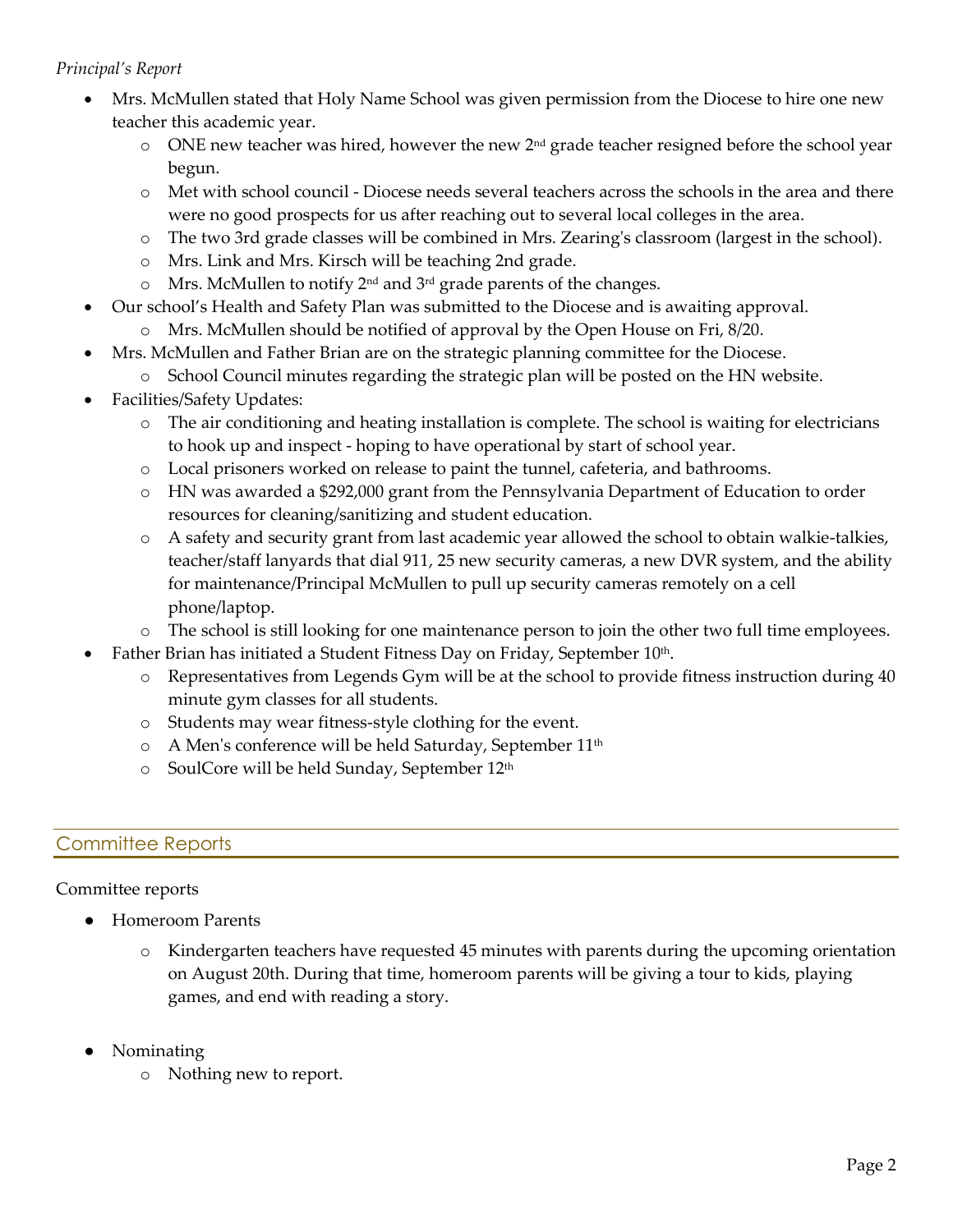- School Enrichment
	- o Jenny Damin mentioned contacting Cambria/Somerset Victim's Services as a possible student enrichment event. The organization provides cyber safety education for kids for free in the classroom. Jenny will be investigating this.
	- $\circ$  Jen Saxion mentioned the possibility of 6, 7, and 8th grade receiving CPR training and a babysitting course. Jen will be investigating this.
- **Public Relations** 
	- $\circ$  Jen Saxion discussed a potential project where the 5th & 6th girls basketball team would volunteer with the Cambria County Backpack Project on November 15th. Parents would provide transportation, and girls would wear uniforms. Mrs. McMullen asked Jen to investigate the Altoona Backpack program as well.
	- $\circ$  Jen discussed a possible joint service project with athletics in the spring a bike-a-thon. Jen will be to attending the October athletics committee meeting to garner their interest/support.
	- o Jen discussed the Souls for Jesus project, which will entail the following:
		- Shoe collection ask families to donate new or used shoes from September  $7<sup>th</sup>$ -16<sup>th</sup>
		- Shoe design all HN students will be given one plain tennis show to color/design
		- Organization sends shoes to Africa with bible and personalized message from students.
		- Group voted to purchase shoes for each HN student to decorate on Friday, September 10<sup>th</sup> to coincide with Fitness Day.
- **Membership** 
	- o Nothing new to report. Renee offered her assistance with any volunteering effort.
- **Fundraising** 
	- o Door prizes will be awarded at Open House from H&S Association a homemade wreath and 12 tote/tumbler bags.
	- o Monthly Dine to Donate dinners:
		- La Fiesta October 6th (all day, bring coupon)
		- **•** LemonDrop November  $3<sup>rd</sup>$  (bring coupon)
		- Applebees, Hoss's, Fox's, Island BBQ, and Krispy Kreme also discussed.
	- o November Pie Shop Sale:
		- Orders due Wednesday, November 10th
		- Delivery Monday, November 22nd
	- o We will be coordinating another November Holiday Scriptacular Ticket.
	- o The Hawk Walk is scheduled for Friday, May 13th from 10am-2pm.
- Red and White
	- o We will be working with Damin Printing again. Ashley has worked on a new glitter design (and regular design). First sale will start the 2nd week of school and run for two weeks. We will also have a Christmas sale and Spring sale. Ashley is also looking into ordering HN athletic shirts.

Old Business

None to report at this time.